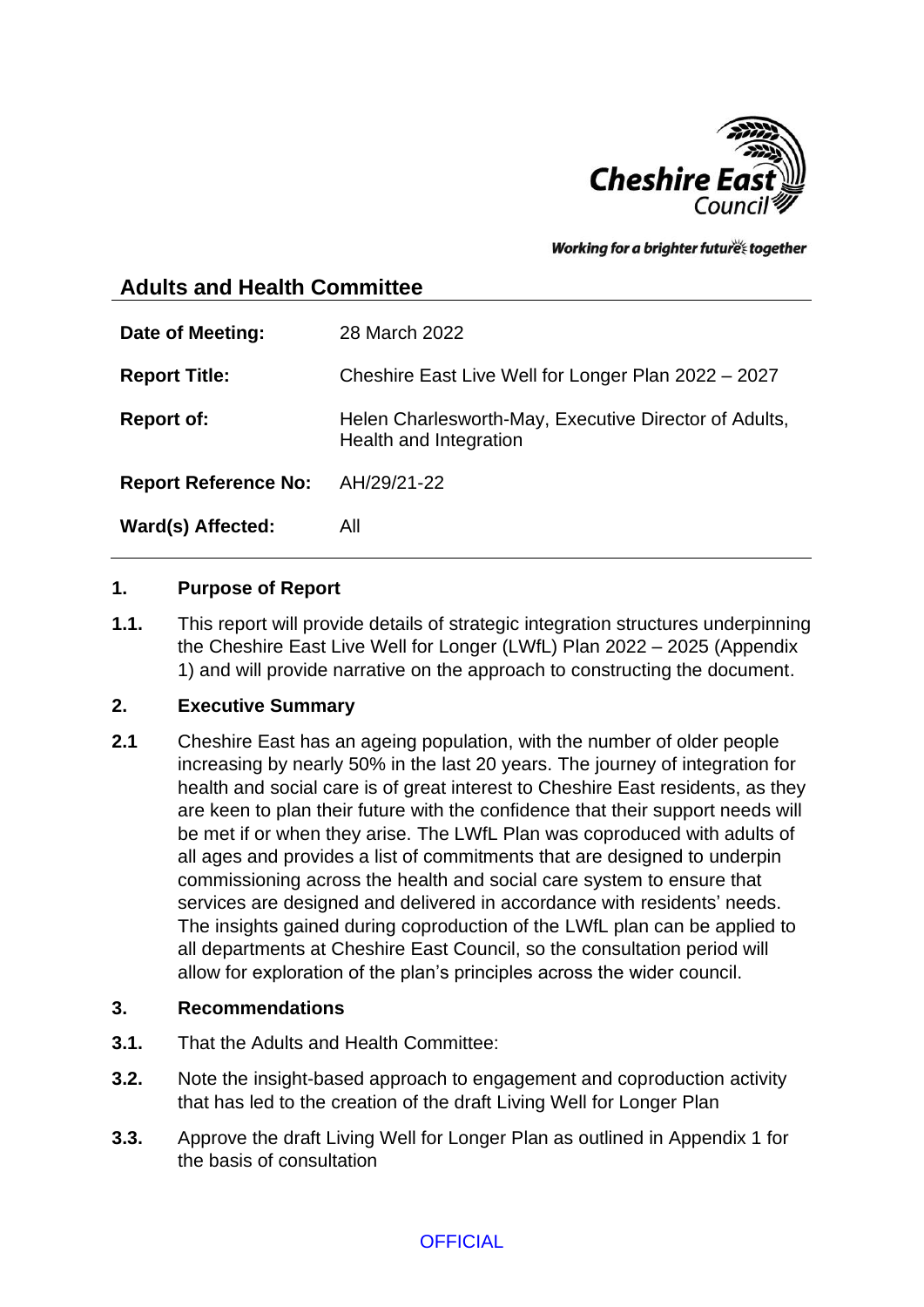**3.4.** Following consultation, note that the final version of the Living Well for Longer Plan will be presented for approval to the Adults and Health Committee.

#### **4. Reasons for Recommendations**

- **4.1.** The LWfL Plan aligns to the council's Corporate Plan 2021-25, addressing the aim: *'to reduce inequalities, promote fairness and opportunity for all and support our most vulnerable residents'*. It also places a strong emphasis on prevention and early intervention to enable people to receive the help they need in a timely way thereby increasing their independence, health and wellbeing.
- **4.2.** The LWfL Plan addresses priorities within the Cheshire East Partnership 5 year plan, including *'enable people to live well for longer, to live independently and to enjoy the place where they live'.*
- **4.3.** A key priority for the Live Well for Longer Joint Commissioning Group is to provide clarity on the strategic direction for the transformation of services for older people across Cheshire East. The group also recognises a need for improvement in engagement and coproduction across the system, including adults of all ages (providing the opportunity for residents to plan for their own future). The LWfL Plan is entirely coproduced by Cheshire East residents so once adopted, it will enable adults of any age to have a voice and provide a foundation for commissioning intentions across health and social care.
- **4.4.** The LWfL Plan will provide a local voice to the integration agenda, ensuring consistency of service design across the health and social care system, including the wider voluntary, community, faith and social enterprise (VCFSE) sector. The principles detailed in the LWfL Plan will underpin joint commissioning intentions in health and social care and will provide a foundation for our local place-based approach to integration, aligning with the Government White Paper for integration.
- **4.5.** The principles within the LWfL Plan compliment other existing joint strategies across health and social care and will underpin the development of new strategies moving forward, but this valuable resident insight should not sit in silo within just health and social care. The principles and commitments within the Plan should underpin all delivery at Cheshire East Council to ensure the resident voice runs as a golden thread through all council services. In association with the 'Together in Cheshire East' guide to coproduction, the LWfL Plan should underpin activity across all directorates in Cheshire East Council.

#### **5. Other Options Considered**

**5.1.** Do nothing: If approval is not granted for the content of the draft LWfL Plan and formal consultation, the commitment made to residents during the coproduction process will not be fulfilled. Learning from resident engagement is already informally influencing the way we work with our communities, so it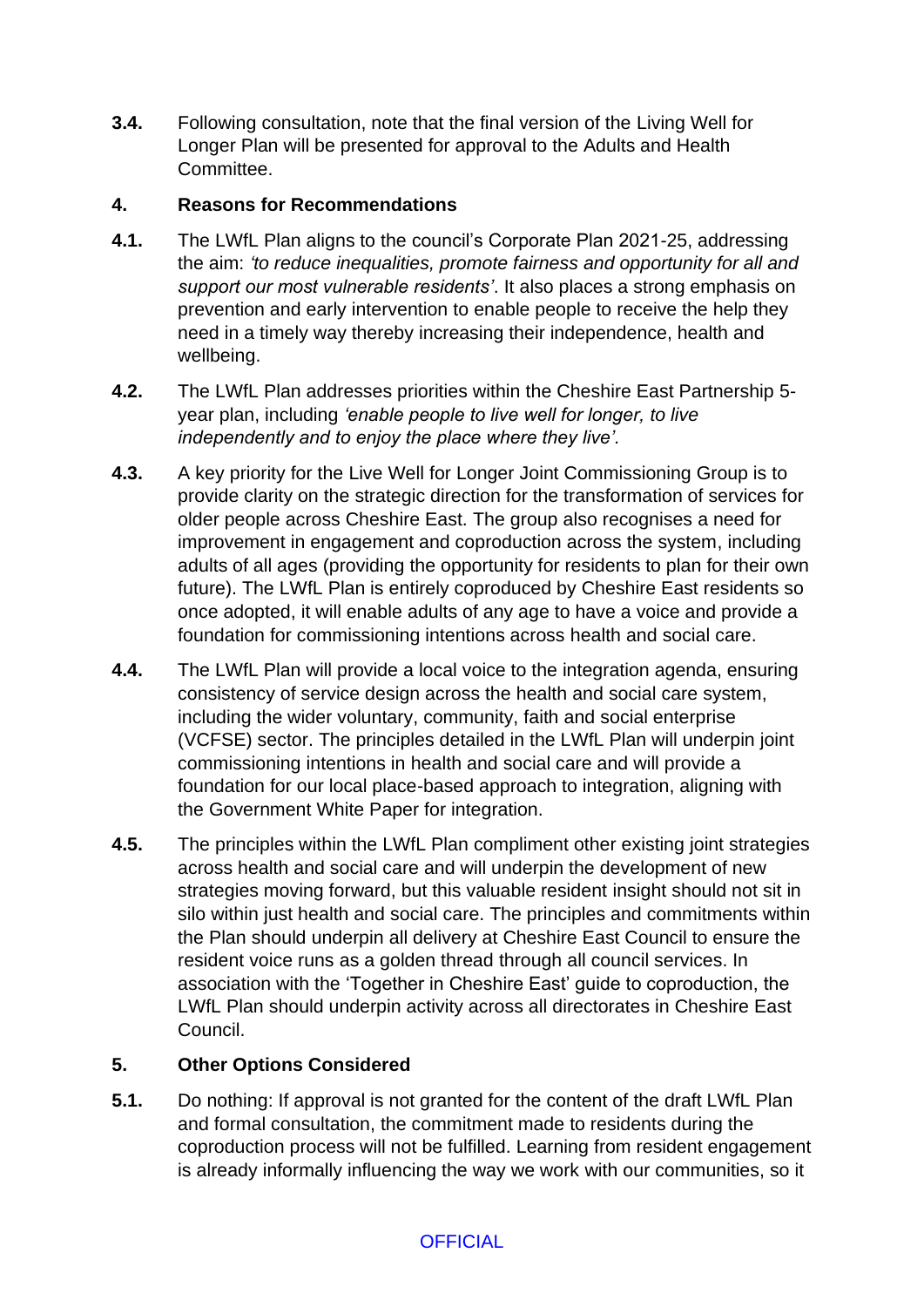is imperative this engagement continues and the commitments are formalised into a measurable plan.

### **6. Background**

- **6.1.** Cheshire East's population is estimated at 386,700, with 59% of working age (16 to 64) and 23.1% identified as 'older' (65+), which is significantly higher than the national average (18.6%). The number of older people has increased by 49.4% since 2001 and predictions show that this rate will continue on an upward trajectory. Conversely, population growth in the borough's oldest age groups (85+) has been recently and historically low, rising by just 0.1% during the year ending mid-2020. When compared to the average population growth across all ages of 9.8% it is clear there are inequalities in life expectancy as residents age (source: Cheshire East Population Report, 2021).
- **6.2.** The likelihood of experiencing multiple chronic and complex health conditions increases with age. In 2016, 29% of 60–64-year-olds had two or more chronic health conditions and for those ages over 75 years this rises to over 50%. As the population rises, there may be a requirement to provide support to more individuals with health conditions, so it is imperative that the health and social care system continue to dedicate time and resource to investing in early intervention and prevention services. Research shows that ratings of personal wellbeing rise around the ages 60 to 64 years, but then begin to decline toward the late 70's. This could be due to factors beyond one's control (such as widowhood) but there is evidence to suggest the services encountered in early older age could impact lifestyle and wellbeing as one grows older.
- **6.3.** Having reviewed older people's strategies from other local authorities, it is evident that several different approaches have been taken. Cheshire West and Chester Council focus on the creation of an 'Age Friendly Place' aligned to their corporate plan. Greater Manchester Combined Authority have partnered with The University of Manchester to produce a 'Keeping Well at Home' booklet which provides practical advice for recovery from the effects of isolation during the COVID-19 pandemic. The Office for Health Improvement and Disparities (OHID) have reviewed the journey taken to produce the LWfL Plan and have praised the level of coproduction involved. OHID have committed to support the implementation of the plan by providing guidance and best practice from a regional and national perspective.

# **7. Consultation and Engagement**

**7.1.** The LWfL Plan is underpinned by 'Together in Cheshire East', a coproduction guide which details how residents and commissioners work together as equal partners toward common goals. Cheshire East residents were pivotal in the development of initial concepts of enablers for living well for longer, which were refined and tested again through a series of engagement activities.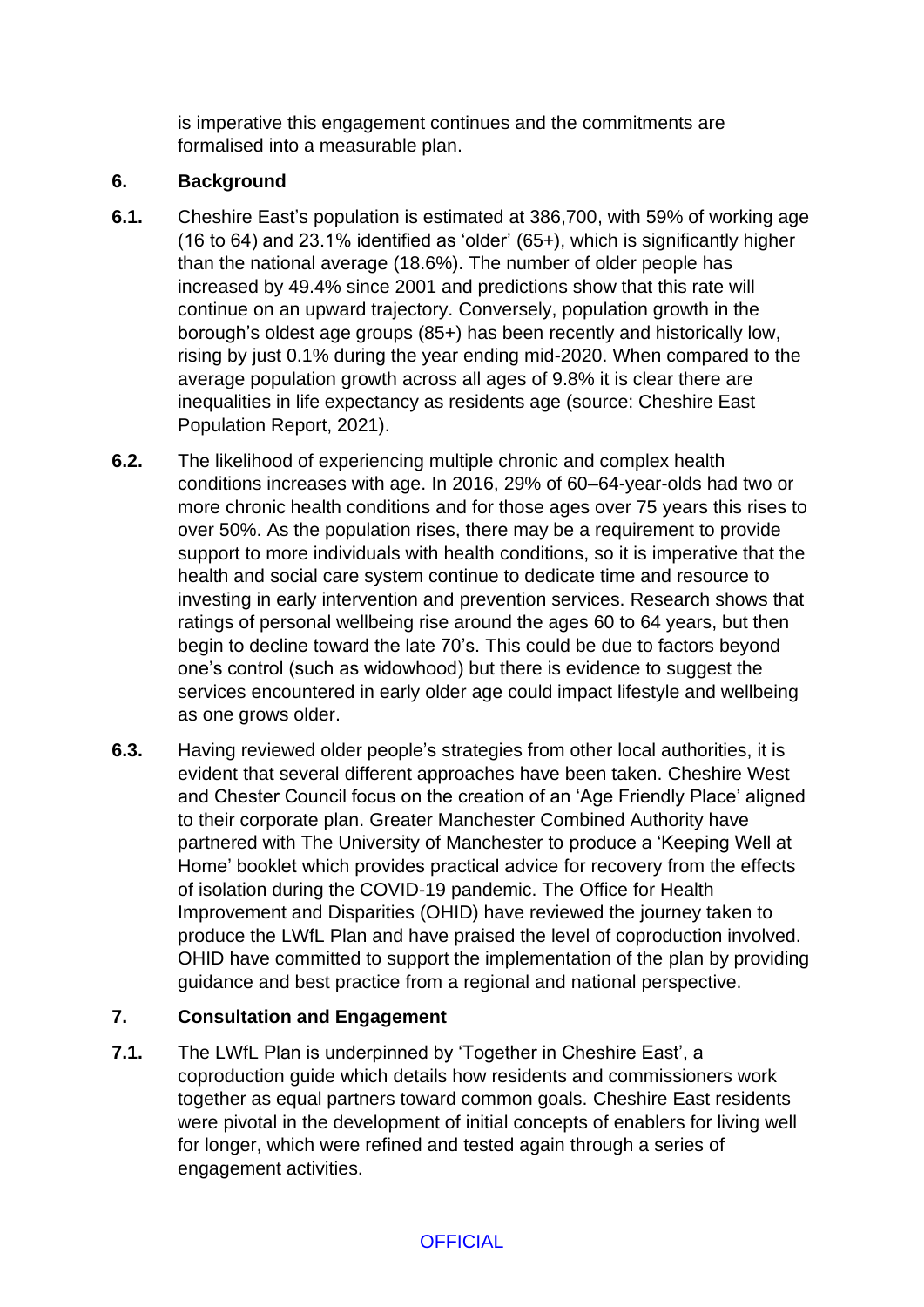- **7.2.** Initial engagement with residents found that the word 'strategy' did not lend itself to effective coproduction. Residents felt that strategy had connotations of being "done to", so the title LWFL Plan was adopted which provided a foundation for clear and realistic expectations.
- **7.3.** In August 2021, Cheshire East Council Communities Team partnered with ICE Creates (behaviour change specialists) to facilitate an engagement experience which began with two workshops, for stakeholders and residents (Appendix 2). Both workshops took an insight-based approach to understanding what living well for longer means to our communities and emerging themes were shared with participants via a live graphic scribe:



Fig1. Stakeholder Workshop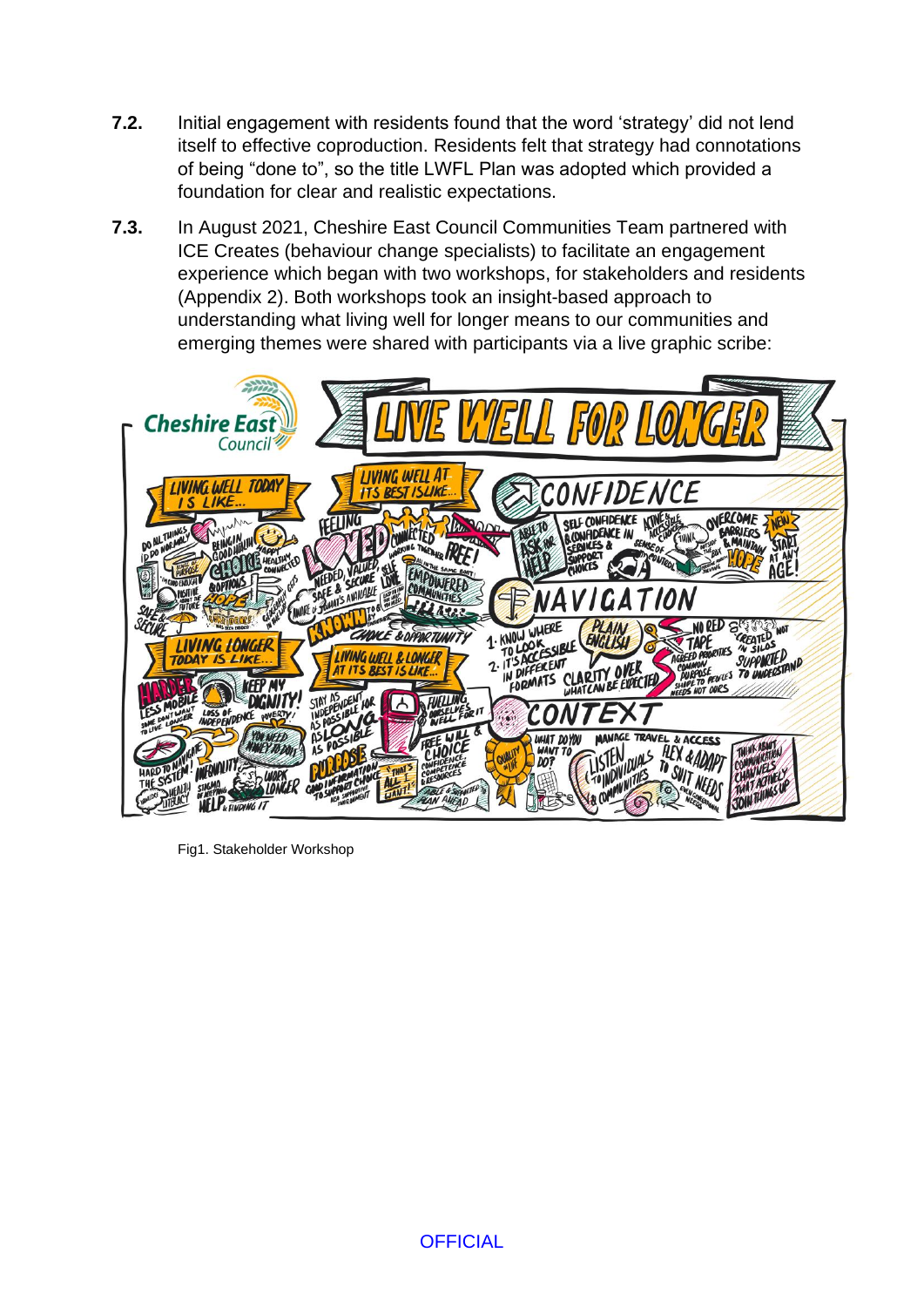

Fig 2. Resident Workshop

- **7.4.** Following the workshops, Cheshire East Communities Team embarked on a four-week engagement exercise, where the themes were tested and refined with residents. During this period, the team engaged in direct conversation with over 400 people by visiting coffee mornings, activity groups, food banks, church groups and many more forums in the community. A commitment was made to continue these conversations throughout the lifeline of the LWfL Plan and crucially to involve residents in the codesign and evaluation of services: "you said, we did".
- **7.5.** Insights and intelligence gathered through the workshops and community engagement were brought together during a 'Hackathon' design event (Appendix 3), facilitated by ICE Creates. The facilitators used a behaviour change model to guide discussion from identifying behavioural drivers and motivators to co-designing 'enablers'. The enablers are summarised into the commitments detailed on the LWfL Implementation plan.
- **7.6.** Once the draft LWfL Plan has been approved, the journey of coproduction will continue. A three-month formal consultation period will allow for 'testing' of the principles and commitments in the plan, ensuring that the resident voice was heard correctly. The consultation period will also allow for further exploration of how the plan can be applied across the wider council and underpin delivery of all Cheshire East Council services. The implementation plan will be coproduced with residents and stakeholders to ensure the actions are owned, measurable and crucially meet the vision of LWfL.
- **7.7.** If approved, the formal consultation period will consist of the following:

# **OFFICIAL**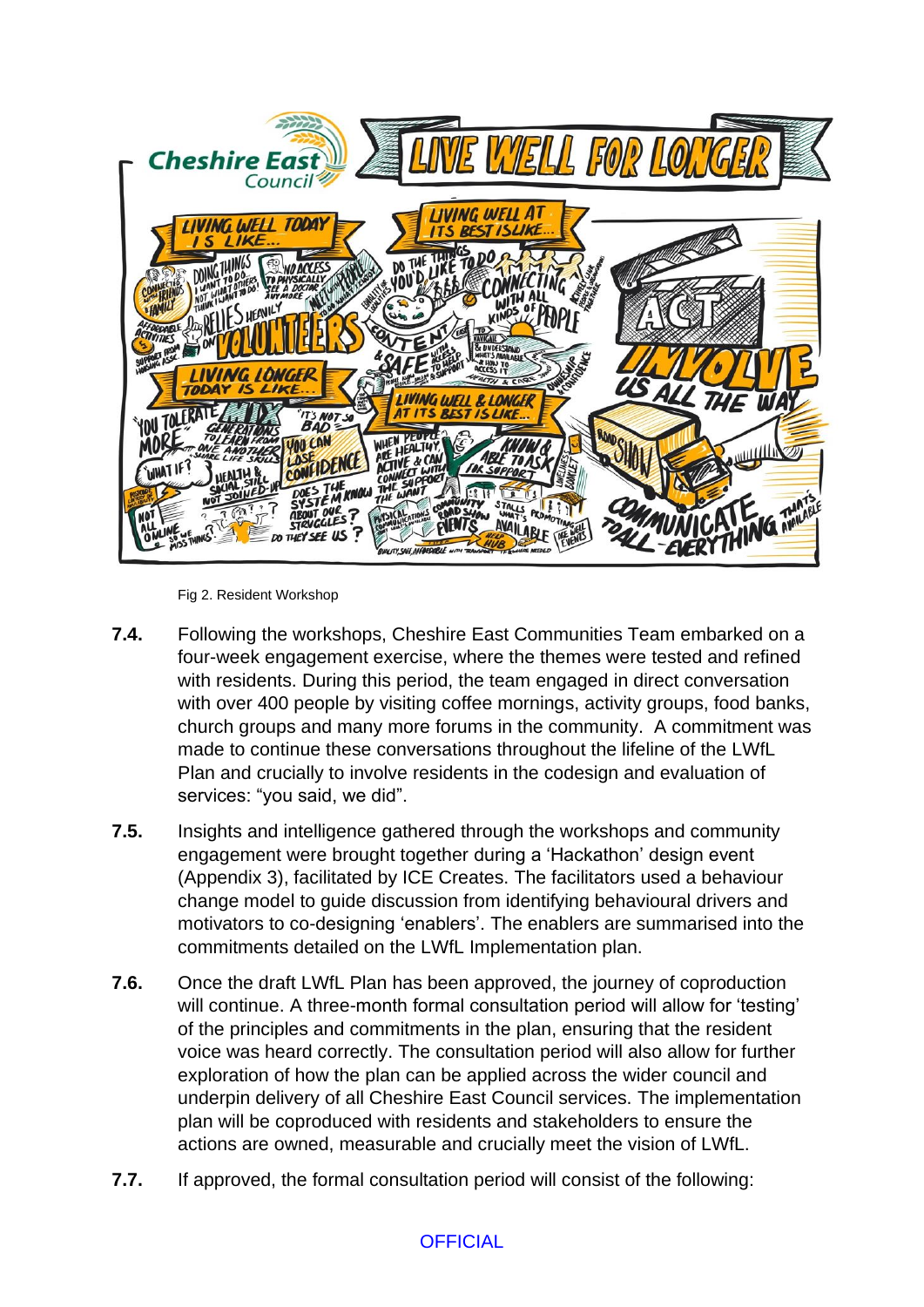- Re-visit residents engaged with during the coproduction phase to check language, tone and validity of the LWfL Plan (e.g. "this is what we heard, is this what you told us?")
- Survey (web-based and hard copies distributed within the community)
- Structured interviews (based on the survey questions)
- Focus groups (based on the survey questions)
- Councillor workshops and engagement with Town and Parish Councils
- Wider stakeholder engagement across the health and social care system
- Engagement with stakeholders who do not have direct contact with or influence commissioning for older people, but provide services important to them (e.g. transport providers, housing providers)
- Exploration of how the plan can be applied across wider council delivery.
- **7.8.** Upon completion of the consultation period and approval of the LWfL Plan, a Live Well for Longer Forum will be created which will consist of residents of all ages from various backgrounds. The forum will act as a critical friend and will be invited to coproduce, co-deliver (where possible) and co-evaluate services for older people. The forum will be aligned to the Live Well for Longer Joint Commissioning Group and will provide a channel for two-way conversations enabling the voice if the resident to heard and acted upon within the health and social care system.
- **7.9.** The resident voice featured in the plan will not be siloed to health and social care. The plan will be applied and embedded across Cheshire East Council and it's principles will underpin all delivery.

#### **8. Implications**

#### **8.1. Legal**

**8.1.1.** The Care and Support Statutory Guidance (updated 27 January 2022) provides that the core purpose of adult care and support is to help people achieve the outcomes that matter to them in their life (Paragraph 1.1 ). Paragraph 4.12 and 4.13 states that 'Local authorities must ensure that the promotion of the wellbeing of individuals who need care and support, and the wellbeing of carers, and the outcomes they require, are central to all care and support functions in relation to individuals, emphasising the importance of enabling people to stay independent for as long as possible. Local authorities will need to understand the outcomes which matter most to people in their area, and demonstrate that these outcomes are at the heart of their local strategies and approaches'. There will be a need to engage with legal and procurement teams on any future commissioning that may arise from the implementation of the LWfL Plan.

#### **OFFICIAL**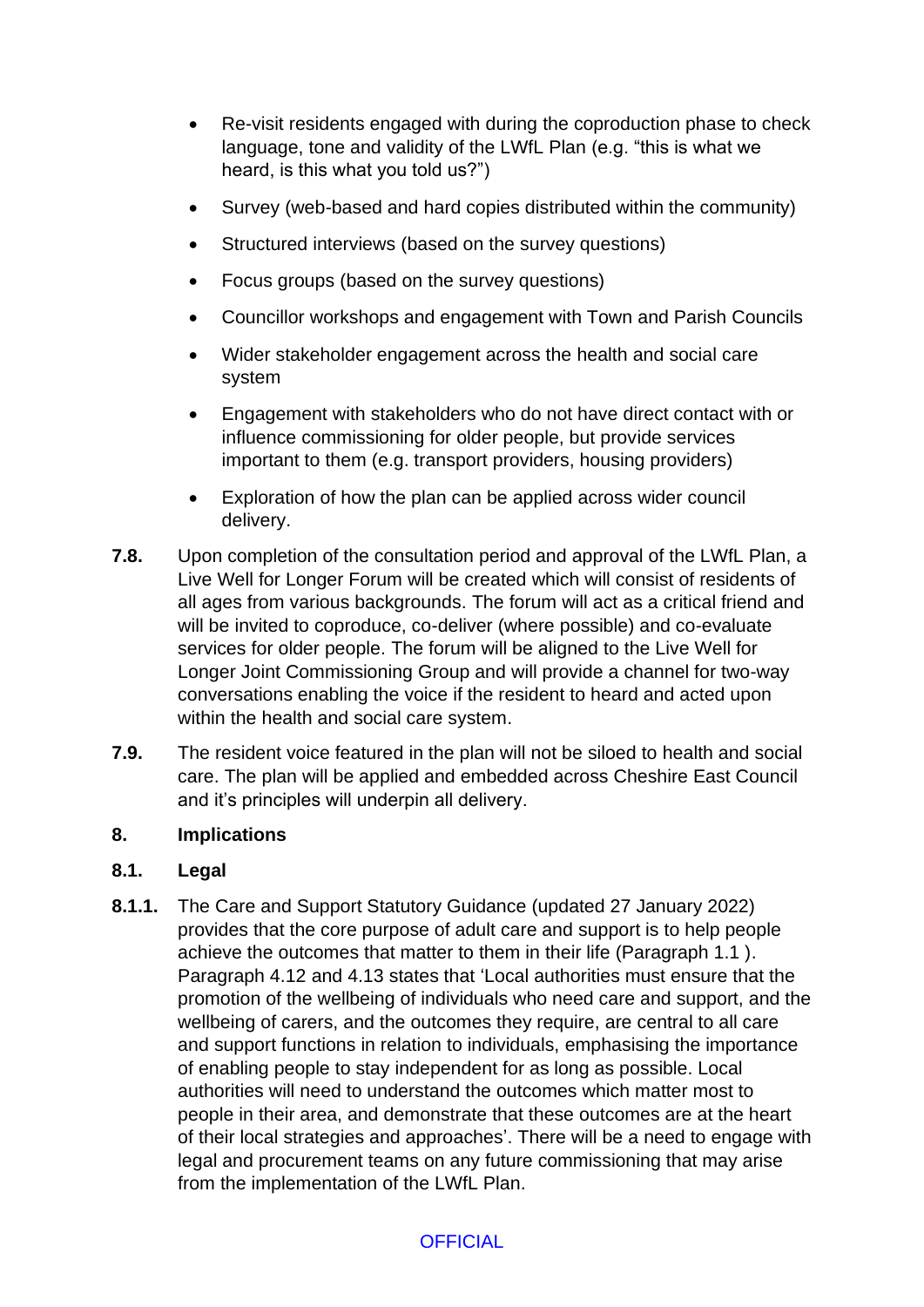#### **8.2. Finance**

- **8.3.** There are no financial implications, or changes required to the MTFS, because of the recommendations in this report. The recommendation is to approve the draft strategy for consultation, and once this has taken place the final strategy will be brought back for approval.
- **8.3.1.** There will be opportunities to amend policies as a result of the LWfL Plan's approval, following a period of formal consultation. Any policies amended or created will be subject to separate approval. The LWfL Plan naturally aligns to the Social Value Policy by providing an opportunity to channel 'social good' to meet the commitments within the plan.

#### **8.4. Equality**

**8.4.1.** An Equality Impact Assessment will be completed in parallel with the public consultation which will then be included as an appendix to the report prior to the report being received by committee for decision.

#### **8.5. Human Resources**

**8.5.1.** No current HR implications have been identified at this stage.

#### **8.6. Risk Management**

**8.6.1.** The plan will have its own risk register. This plan is coproduced with Cheshire East residents and stakeholders so reputational risk is mitigated. Approval to proceed with a formal 12-week consultation will further mitigate this risk.

#### **8.7. Rural Communities**

- **8.7.1.** The DEFRA Rural Classification for Cheshire East is 'urban with significant rural' (source: Department for Environment, Food and Rural Affairs, 2014) and the Rural Services Network considers Cheshire East to be 'predominantly rural' (source: SPARSE Rural). We know that older people are more likely to live in rural areas, which means that accessing services (such as health, shops and socialising) may require a journey out of their own community. We also know that public transport is less available in rural areas and driving rates decrease with age, so this can leave older people isolated and struggling to access services.
- **8.7.2.** Residents and stakeholders from rural areas were key contributors to the LWfL Plan and their feedback had been incorporated into the draft. A key commitment within the plan reads: 'Our rural areas will not be disadvantaged in access to services'; there are actions identified within the Implementation Plan to address this commitment and further actions will be added as necessary during formal consultation.
- **8.7.3.** The LWfL Plan aligns with Cheshire East Rural Action Plan and demonstrates a commitment to maintaining the quality of place in our rural communities. The plan also acknowledges the challenges of rurality

#### **OFFICIAL**